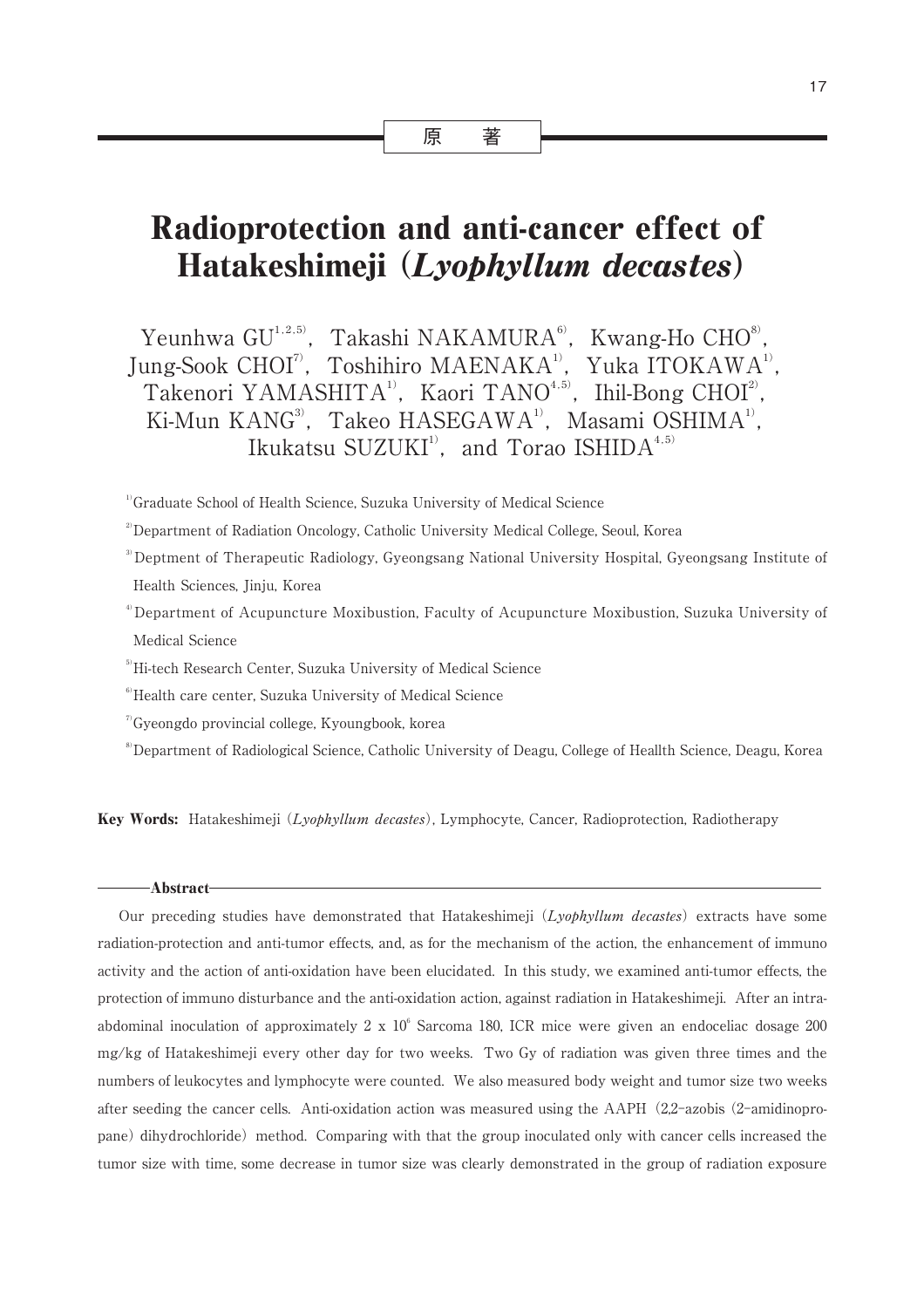groups and administration of Hatakeshimeji group. Almost all the mice inoculated only with cancer cells died after two weeks of radiation, while two thirds of radiation and Hatakeshimeji groups lived. The leukocytes, the lymphocyte counts, increased when doses Hatakeshimeji were administered regardless of radiation exposure. Anti-oxidation action was also demonstrated in both groups of Hatakeshimeji. These results may indicate that administration of Hatakeshimeji enhances the immunologic activity and prevent side effects during cancer radiotherapy and provides a supplemental tool for the cure of cancer.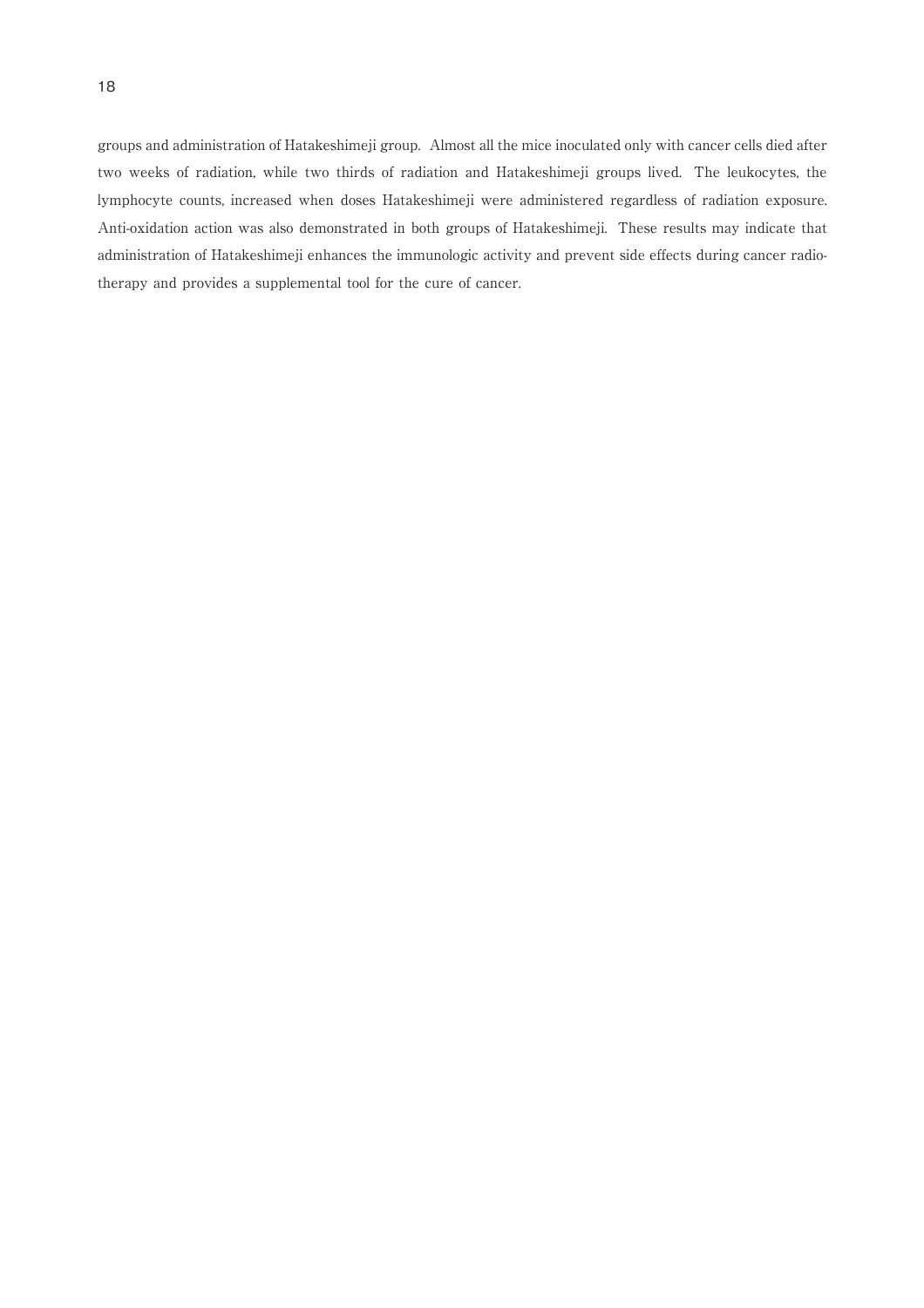# Introduction

Hatakeshimeji is an edible mushroom, belonging to the Lyophyllum genus, and named Lyophyllum decastes Sing. It particularly resembles *L. shimeji* Hongo in its taste and touch. It is a stump mushroom, which grows in forest, having a grayish brownshaped umbrella about  $4-9$  cm in diameter<sup>1)</sup>. . Hatakeshimeji (Lyophyllum decastes Sing) was called the Lyophyllum aggregate and has highly been valued for a long time, and its artificial cultivation was difficult till now. Recently, there has been artificial cultivation using bacterial strains as seedlings [Kameyama No1]<sup>2</sup>. Now we can commonly see it at a general retail store. Authors have studied Hatakeshimeji for its anti-tumor, angiotensin converting enzyme-inhibiting and serum cholesteroldecreasing activities<sup>2,3)</sup>. We have found that Hatakeshimeji has a greater activity than the same class of shiitake regarding anti-tumor activity and made clear that the acid  $\beta$ -1,6 and  $\beta$ -1,3 D-glucans, and their active bodies  $\beta$ -1,6 and  $\beta$ -1,3 D-glucans are contained in Hatakeshimeji<sup>4</sup>. We report here the effects of Hatakeshimeji extracts in radiotherapy of cancer bearing mice.

# Materials and Methods

## Hatakeshimeji extract

A hot water extract was obtained from 500 kg of Hatakeshimeji fruit body using 5 kl of boiling distilled water and a heating duration of one hour, and its aerosol-dried material was used for the experiments.

## **Mouse**

We obtained ICR/Slc corollary mice (five-week instars, males) from Japanese SLC Co., Ltd. After receiving, the mice were reserve-bred for one week and only healthy mice were used for the examinations. The mice were freely fed on commercial chow (CA-1, Japan CLEA Co., Ltd.) and water and bred under a light cycle of 12 hours (8:00 lighting, 20:00 lights out) . Air humidity and temperature of the room were 60-65% and  $22 \pm 2^{\circ}$ . respectively.

#### Animal experiment

We set the following experimental groups : control group (C) , tumor seeding group (T) , tumor seeding  $+$  X-ray exposure group  $(TX)$ , Hatakeshimeji administrated group (H), Hatakeshimeji + tumor seeding group  $(HT)$ , Hatakeshimeji + tumor seeding + X-ray exposure group (HTX).

#### X-ray exposure

We used an X-ray generator (Philips MG226/ 4.5). As for the pipe voltage, 200 kV dose was irradiated at the rate of 0.35 Gy/min. The total quantity of exposured X-ray was 2 Gy. The exposure place of mice was fixed with a holder in the position of left foot front (the place that was seeded cancer cells), and the places that were not irradiated were covered with a lead container. We irradiated X-ray on the 19th day and the 22nd day.

#### Tumor seeding

Tumors were seeded on the 15th day after breeding the mice for one month or more. We inoculated about  $2 \times 10^6$  Sarcoma 180 cancer cells in the left foot muscle of ICR male mice.

#### Administration of Hatakeshimeji extract

The extract was dissolved in a saline solution. For the H, HT and HTS groups, an endoceliac dosage of hot water educts (100 mg/kg) was administered every other day for weeks. For the C, T, and TX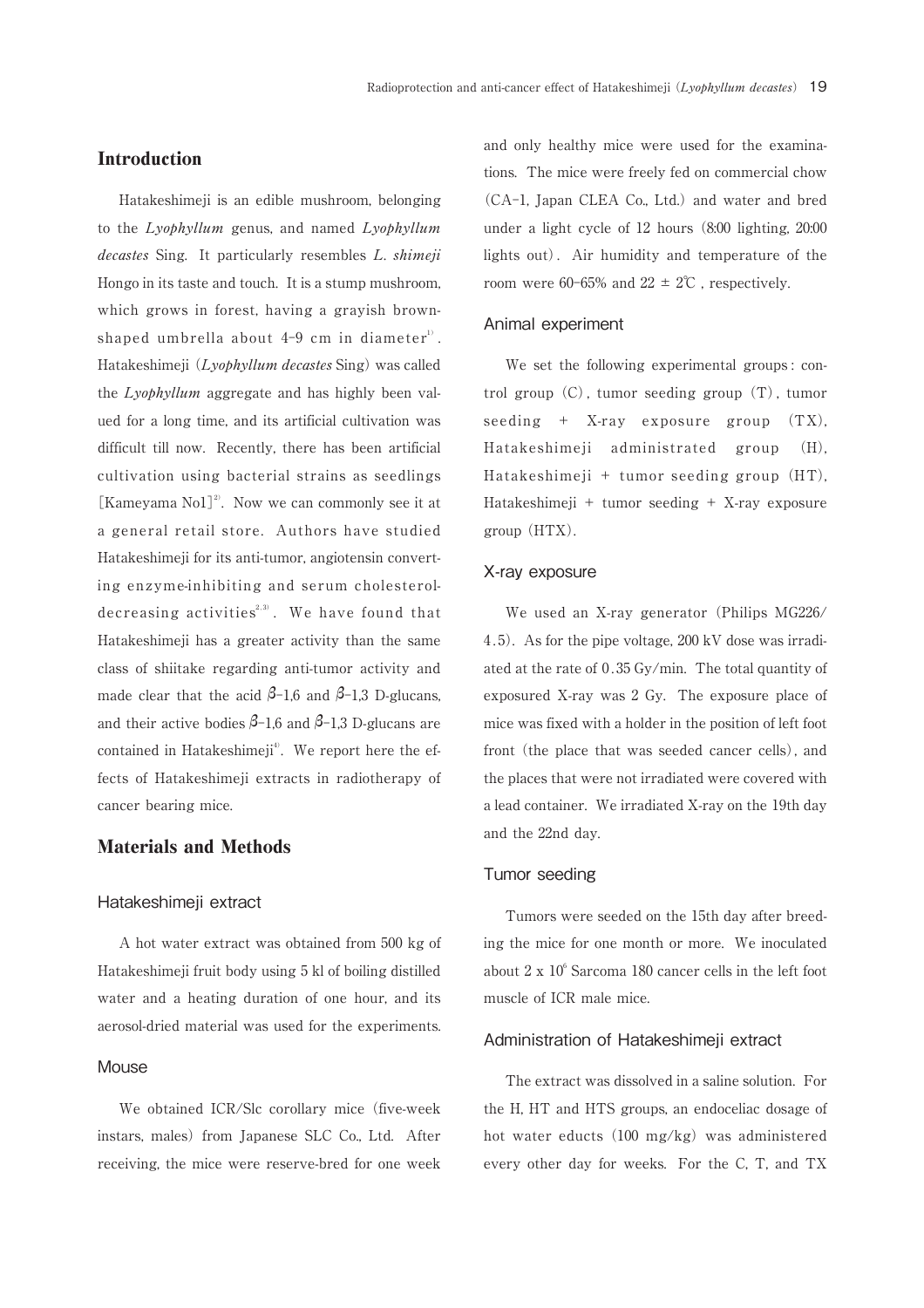groups, only saline was injected. We measured tumor size every week after two weeks of the cancercell seeding. We also measured body weight in a schedule just the same as the measurement of tumor size.

The each group consisted of six mice. The tumor size was measured using the following formula :

Tumor size  $\text{(cm}^3) = 3/4 \pi$  A2B/2

A ; Minor axis (cm)

B ; Longer axis (cm)

At 14 (just before the first X-ray exposure), 16, 20, 23, 25, 29, and 37 days after the tumor seeding, each mouse was fixed with a holder, and it's caudal vein with a spits scalpel to an extend for obtaining approximately 20 ul of dripping blood. The blood was collected in a blood-collecting vessel (Dolamond company), and diluted with a diluent (Nihon Kohden). White blood cell counts including lymphocyte counts and granulocytes counts were measured using an automated blood cell analyzer (Nihon Kohden, Celltac a MEK-6318). The results obtained were expressed in a mean  $\pm$  standard deviation  $(S.D.)$ . The student's t-test was applied and results over 0.05

were considered to be significant.

# Results

Number of implantations

Change in the number of peripheral blood cells Leukocytes

Time-dependent changes in leukocyte number in each group by *Lyophyllum* administration is shown in Fig. 1.

The *Lyophyllum* group showed a significant increase in the leukocyte cell number, as compared with the control group. The ratio, significantly increased throughout the whole period of treatment, was  $5/8$  (*Lyophyllum* group). These results suggest that Lyophyllum definitively increase the number of leukocytes.

In the irradiation groups, the number of leukocytes began to decrease in all the experimental groups just after irradiation, and then there was a tendency to recover after 3 days. When compared with the X group over the whole period, the number



Fig. 1. The change in the number of leukocytes in the blood taken from the tail vein of whole body irradiated mice. Water extract Lyophyllum (250mg/kg) was given i.p. at 2 weeks before irradiation. Each linegram represents the mean value±SE for 10 male mice leukocytes.  $* : P < 0.05$ ,  $* * : P < 0.01$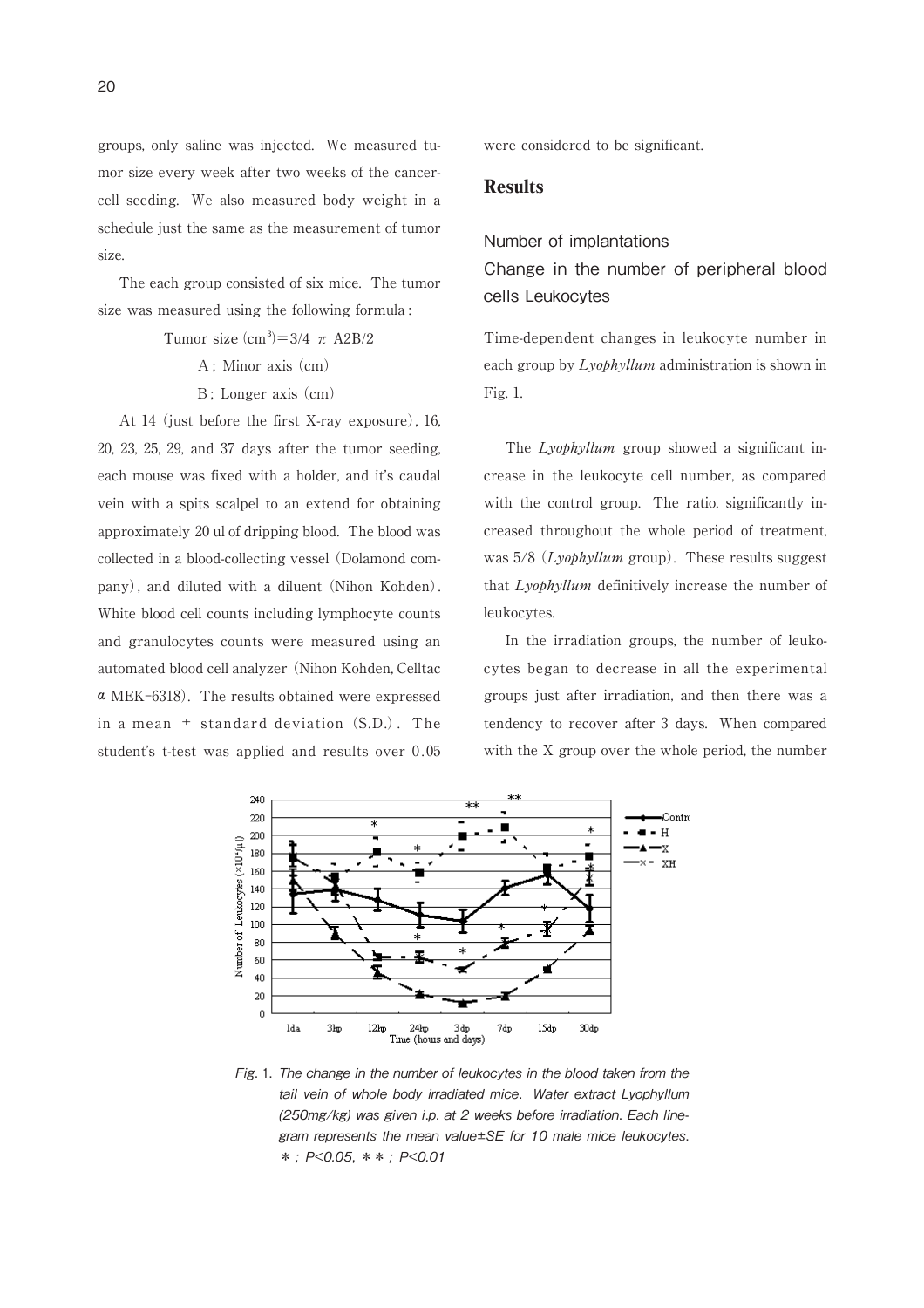of leukocyte was always higher in the LX group. When observed at each period, the number of leukocytes in the LX group was significantly higher than in the X-ray alone group the day before irradiation  $(P)$  $< 0.05$ ). This suggests that the increase in the number of leukocytes is shown in a non-irradiated state. Significant ratios were observed in the LX group (6/8). These results suggest a reduction of the Xray-induced decrease in leukocyte number in the LX group.

### Lymphocytes

Time-dependent changes in the number of lymphocytes by Lyophyllum administration in each nonirradiated and 2 Gy systemic irradiation group is shown in Fig. 2.

In the non-irradiation groups, all the treatment groups showed a high lymphocyte number as compared with the control group. Specifically, there was a significant ratio in the  $Lyophyllum$  group  $(4/8)$ , statistically significant differences were observed in many periods  $(P < 0.05)$ . Overall, there was a tendency for lymphocytes to increase, as compared with the control group.

This is the same tendency as seen in the nonirradiation groups. With respect to time-dependent change after irradiation, all the experimental groups showed a decrease and subsequent restoration was observed 3 days after irradiation. The LX group also showed higher lymphocyte numbers than the X group. A significant ratio was observed in the LX group  $(4/8)$   $(P < 0.05)$ . These treatments were shown to be especially effective in the restoration period 3 days after irradiation.

# Antioxidant activity  $(AOA_{ADPH})$

No effect of any treatment was demonstrated. From these results, it was confirmed that there was no antioxidant activity against peroxyradical following any treatment.

## Effect on tumors

Measurement of the rate of tumor growth by Lyophyllum administration is shown in Fig. 3. The



Fig. 2. The change in the number of lymphocytes in the blood taken from the tail vein of whole body irradiated mice. Water extract Lyophyllum (250 mg/kg) was given i.p. at 2 weeks before irradiation. Each linegram represents the mean value±SE for 10 male mice leukocytes. \* ; P<0.05,  $* * : P < 0.01$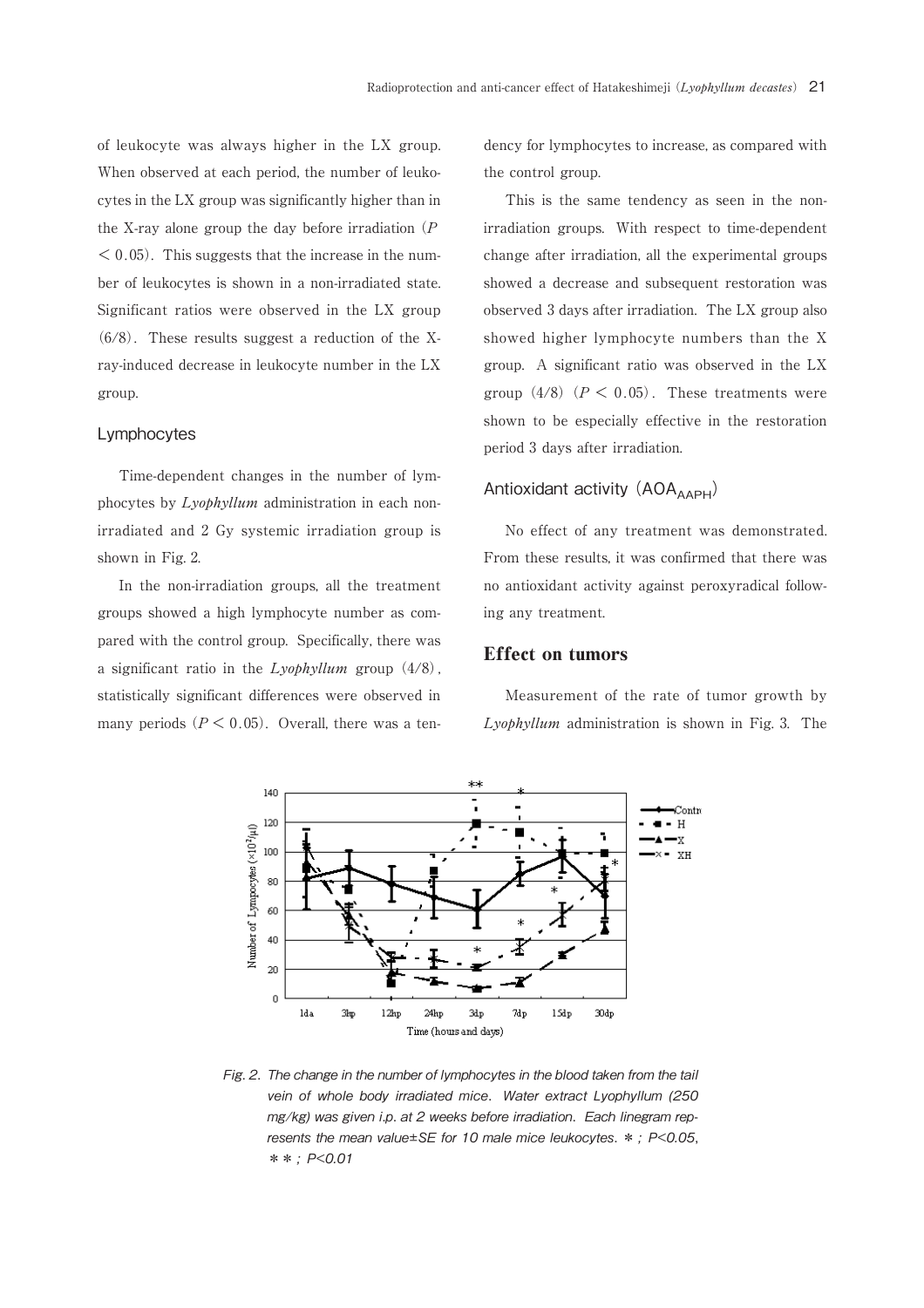number of days required for a doubling of the tumor size and the ratio between the control group and the X group.

Doubling times in the non-irradiation group were not different from those in the control group. In the topical radiation groups (therapy group) , doubling times in the LX group were 1.4-fold longer, as compared with the control group. Doubling times in the LX group did not exceed those in the X group and tended to be slightly shorter. It was confirmed that tumor growth was suppressed, as compared with the X group.

# **Discussion**

White blood cells, which consist of lymphocytes, granulocytes and monocytes, are deeply involved in immunity. Lymphocytes are classified roughly into T-cells and B-cells. T-cells are associated with cellular immunity, whereas B-cells are associated with humoral immunity through the production of antibodies. T-cells are further classified into helper T- and suppresser T-cells, Helper T cells play a role in the instruction and activation of B cells, NK cells, killer T cells and cytotoxic T cells Granulocytes migrate to the peripheral tissues through the blood vessel walls, and phagocytose bacteria and foreign bodies. Monocytes are converted into macrophages by undergoing morphological changes after migration to the tissues, and transmit antigen information to T lymphocytes. Furthermore, macrophages activate NK cells and LAK cells. Thus, among white blood cells, lymphocytes give instruction by distinguishing self and non-self, and play a central role in the immune reaction<sup>5)</sup>. In this study, in the non-irradiation groups, the Lyophyllum group showed an increase of the number lymphocytes, granulocytes and monocytes, and an increase in the overall white blood cell number was suggested.

Lyophyllum is a mushroom which contains abundant  $\beta$ - (1-3) -D-glucan, and  $\beta$ - (1-6) -D-glucan. Petruczenko et al. have reported an increase in the number of granulocytes in response to  $\beta$ -(1-3)- Dglucan<sup>6</sup>. Treatment with  $\beta$ -(1-6)-D- glucan has also been reported to cause activation of macrophages<sup>7</sup>. ,



Fig. 3. Antitumor effect by the Lyophyllum (Hatakeshimeji) medication on C3H mice. Each line represents mean value ±S.E. Analyzed by Dunnett-test.  $*$ ;  $P < 0.05$ ,  $*$ ,  $*$ ;  $P < 0.01$  vs C group.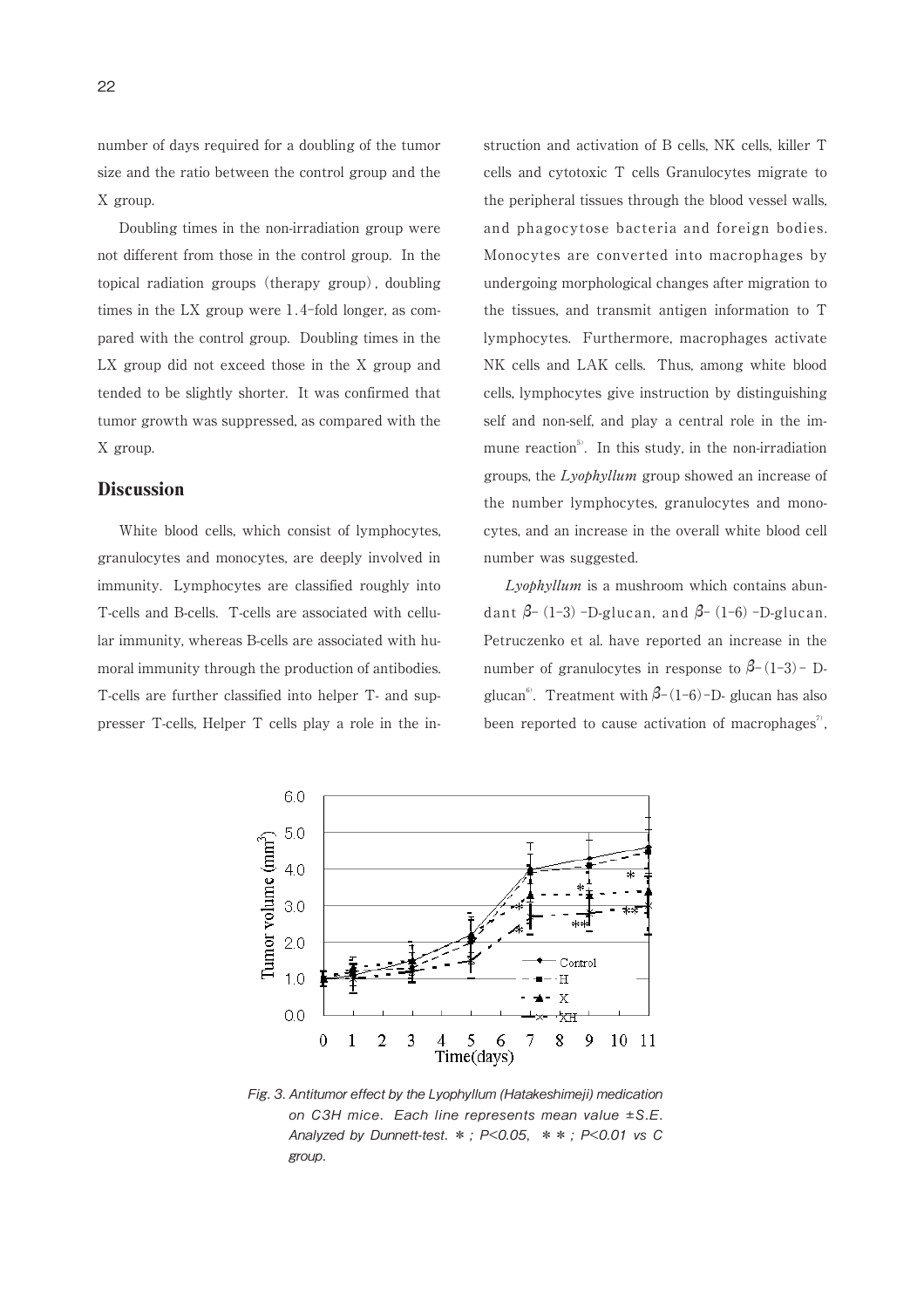increase of T-cells<sup>8)</sup> (Mizuno et al.), and increase in release of TNF- $\alpha$  and IL-8 through activation of macrophages<sup>9</sup>. However, it has also been reported that intraperitoneal administration of these polysaccharides induce inflammation in the peritoneal cavity due to difficulty of intestinal absorption $100$ . . Furthermore, it is reported that  $\beta$ - (1-6) -D-glucan accumulates in liver and spleen after peritoneal and oral administration<sup>11)</sup>. .

The present study and previous reports strongly suggest the involvement of  $\beta$ -(1-3)-D-glucan and  $\beta$ -(1-6) -D-glucan. It is possible that macromolecular polysaccharides such as  $\beta$ -(1-3)-D-glucan stimulate intestinal immunity due to a slight inflammatory state induced by the difficulty of absorbing these substances in the peritoneal cavity and intestine. Intestinal intraepithelial T lymphocytes exist among the intestinal mucosal epithelial cells, and Peyer patches and lymphoid tissue are found in the periphery of the digestive tract. Since 70-80 % of B lymphocytes exist in the intestinal lymphoid tissue, the intestine is regarded as the greatest immune tissue $14$ . However, except for  $\beta$ -(1-3)-D-glucan, there are few reports that food is directly associated with the immune system, regardless of how difficult the absorption may be.

Therefore, it is thought that this results from some subtle difference in physico-chemical structure, such as the side chains of  $\beta$ -(1-3)-D-glucan. In addition, it is necessary to consider the relationship with enterobacteria, because  $\beta$ - (1-6) -D-glucan is degraded by beneficial enterobacteria and relatively well absorbed $45$ <sup>45</sup>) Thus, it is speculated that macrophages are activated by the intestinal immune system, IL-8 and TNF- $a$  are released from macrophages. helper T cells are activated, and the systemic immune system, consisting of macrophages, cytotoxic T cells, killer T cells, NK cells and B cells, is activated.

However, there are no sufficient grounds to connect these series of mechanisms, and further experiments are required.

Injury of cells is the most important side effect of radiation, and the lymphocyte is the most sensitive  $\text{cell}^{12}$ , with radiation causing interphase death in the short term<sup>13)</sup>. Thus, control of radiation effects on lymphocytes, which are integral to the immune system, is extremely important, and effects on lymphocytes can be regarded as an index of radiationinduced injury of cells. When radiation is applied to the body, free radicals such as H•, OH• and  $O_2^-$ (superoxide anion) are generated by radiationinduced degradation of water molecules. Free radical-induced injury of DNA is called indirect action<sup>14)</sup>. Freeman et al. reported that administration of oxidation-reduction agents reduced cell injury induced by  $O_2$ <sup>-</sup> generated by ionizing radiation<sup>15)</sup> .

It is suggested that the administration of Lyophyllum, which shows a radioprotective effect, does not inhibit the radiation-induced suppression of tumor growth, but suppresses tumor growth independently. This could be because blood flow is poor in cells containing low oxygen, such as tumor cells $^{16}$ , , and there are less radical scavenger factors in the plasma. Thus, the antitumor constituents and tumor suppressive factors in these substances would act by activation of immune cells.

In this study, we examined tumor growth of only Sarcoma 180, and it is necessary to explore various kinds of tumors, and to employ more accurate experimental systems in the future.

#### References

1) Ukawa Y, Ito H, Hisamatsu M; Antitumor effects of  $(1 \rightarrow 3) - \beta$ -D-glucan and  $(1 \rightarrow 6) - \beta$ -Dglucan purified from newly cultivated mushroom, Hatakeshimeji (Lyophyllum decastes Sing.) . J.